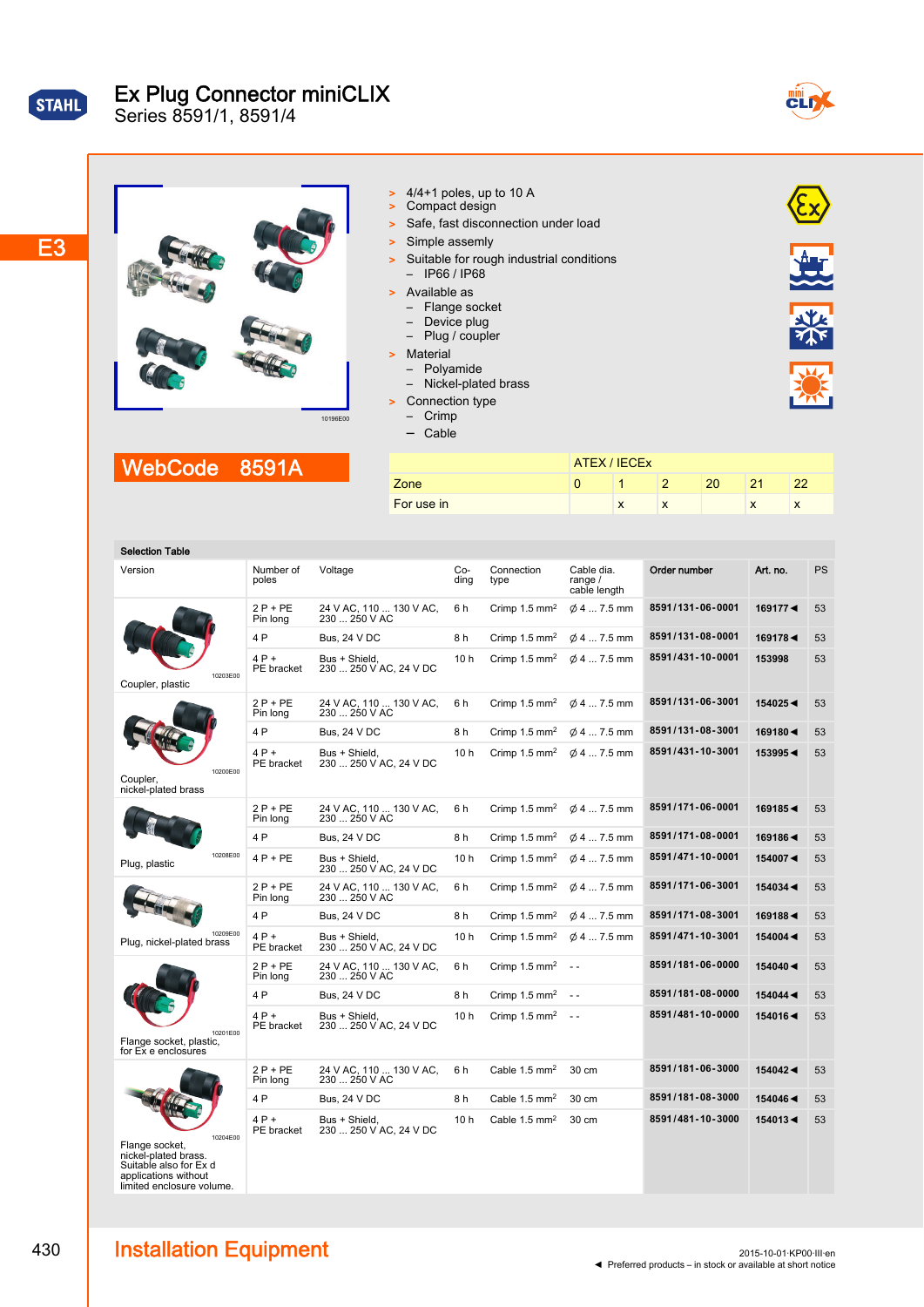

### Ex Plug Connector miniCLIX

Series 8591/1, 8591/4

| <b>Selection Table</b>                                                                                                                                                                                                                                                                                                                                                                                                                        |                       |                                                                                                                                                                                                                                                                                                                                                                                                                                                                                                                                                                                                                                                                                                  |                 |                             |                                         |                  |            |    |
|-----------------------------------------------------------------------------------------------------------------------------------------------------------------------------------------------------------------------------------------------------------------------------------------------------------------------------------------------------------------------------------------------------------------------------------------------|-----------------------|--------------------------------------------------------------------------------------------------------------------------------------------------------------------------------------------------------------------------------------------------------------------------------------------------------------------------------------------------------------------------------------------------------------------------------------------------------------------------------------------------------------------------------------------------------------------------------------------------------------------------------------------------------------------------------------------------|-----------------|-----------------------------|-----------------------------------------|------------------|------------|----|
| Version                                                                                                                                                                                                                                                                                                                                                                                                                                       | Number of<br>poles    | Voltage                                                                                                                                                                                                                                                                                                                                                                                                                                                                                                                                                                                                                                                                                          | Co-<br>ding     | Connection<br>type          | Cable dia.<br>range $/$<br>cable length | Order number     | Art. no.   | PS |
|                                                                                                                                                                                                                                                                                                                                                                                                                                               | $2P + PE$<br>Pin long | 24 V AC, 110  130 V AC,<br>230  250 V AC                                                                                                                                                                                                                                                                                                                                                                                                                                                                                                                                                                                                                                                         | 6 h             | Crimp $1.5$ mm <sup>2</sup> | $\sim$ $\sim$                           | 8591/191-06-0000 | 154048 ◀   | 53 |
|                                                                                                                                                                                                                                                                                                                                                                                                                                               | 4 P                   | <b>Bus, 24 V DC</b>                                                                                                                                                                                                                                                                                                                                                                                                                                                                                                                                                                                                                                                                              | 8 h             | Crimp $1.5$ mm <sup>2</sup> | $\sim$ $\sim$                           | 8591/191-08-0000 | 154052 <   | 53 |
| 10205E00<br>Device plug, plastic,<br>for Ex e enclosures.                                                                                                                                                                                                                                                                                                                                                                                     | $4P+$<br>PE bracket   | Bus + Shield,<br>230  250 V AC, 24 V DC                                                                                                                                                                                                                                                                                                                                                                                                                                                                                                                                                                                                                                                          | 10 h            | Crimp $1.5$ mm <sup>2</sup> | $\sim$ $\sim$                           | 8591/491-10-0000 | 154022 <   | 53 |
|                                                                                                                                                                                                                                                                                                                                                                                                                                               | $2P + PE$             | 24 V AC, 110  130 V AC,                                                                                                                                                                                                                                                                                                                                                                                                                                                                                                                                                                                                                                                                          | 6 h             | Cable 1.5 mm <sup>2</sup>   | 30 cm                                   | 8591/191-06-3000 | $154050 -$ | 53 |
|                                                                                                                                                                                                                                                                                                                                                                                                                                               | Pin long<br>4 P       | 230  250 V AC<br><b>Bus, 24 V DC</b>                                                                                                                                                                                                                                                                                                                                                                                                                                                                                                                                                                                                                                                             | 8h              | Cable $1.5 \text{ mm}^2$    | 30 cm                                   | 8591/191-08-3000 | 154054     | 53 |
|                                                                                                                                                                                                                                                                                                                                                                                                                                               | $4P+$                 | Bus + Shield.                                                                                                                                                                                                                                                                                                                                                                                                                                                                                                                                                                                                                                                                                    | 10 <sub>h</sub> | Cable $1.5 \text{ mm}^2$    | 30 cm                                   | 8591/491-10-3000 | 154019◀    | 53 |
| 10202E00<br>Device plug,<br>nickel-plated brass.<br>Suitable also for Ex d<br>applications, enclosure<br>volume $< 2$ dm <sup>3</sup> .                                                                                                                                                                                                                                                                                                       | PE bracket            | 230  250 V AC, 24 V DC                                                                                                                                                                                                                                                                                                                                                                                                                                                                                                                                                                                                                                                                           |                 |                             |                                         |                  |            |    |
| <b>Technical Data</b>                                                                                                                                                                                                                                                                                                                                                                                                                         |                       |                                                                                                                                                                                                                                                                                                                                                                                                                                                                                                                                                                                                                                                                                                  |                 |                             |                                         |                  |            |    |
| Explosion protection<br>Global (IECEx)<br>Gas and dust<br>Europe (ATEX)<br>Gas and dust<br>Certifications and certificates<br>Certificates<br>Ambient temperature                                                                                                                                                                                                                                                                             |                       | <b>IECEx BKI 07.0001X</b><br>Ex de IIC T6 or Ex ia/ib IIC T6<br>Ex tD A21 IP66 $T52^{\circ}$ C<br>PTB 03 ATEX 1097 X<br>Ex II 2 G Ex de IIC T6 or Ex ia/ib IIC T6<br><b>&amp; II 2 D Ex tD A21 IP66 T52 °C</b><br>IECEx, ATEX, Serbia (SRPS)<br>-25  +40 °C Plastic version<br>-55  +40 °C Plastic version, shock resistant, $I_{th}$ max. 10 A<br>-55  +40 °C Metal version, $I_{th}$ max. 10 A<br>-55  +75 °C Metal version, $I_{th}$ max. 2 A<br>-55  +75 °C Metal version, shock resistant, I <sub>th</sub> max. 2 A<br>With limited rated current:<br>Ta [°C]<br>80<br>75<br>70<br>65<br>60<br>55<br>50<br>45<br>40<br>35<br>0 1 2 3 4 5 6 7 8 9 10<br>$\mathsf{I}[\mathsf{A}]$<br>12203E00 |                 |                             |                                         |                  |            |    |
| Storage temperature<br>$-55+80$ °C (in original packaging)<br>Rated operational voltage<br>250 V AC, 50  60 Hz<br>60 V DC                                                                                                                                                                                                                                                                                                                     |                       |                                                                                                                                                                                                                                                                                                                                                                                                                                                                                                                                                                                                                                                                                                  |                 |                             |                                         |                  |            |    |
| Rated operational current                                                                                                                                                                                                                                                                                                                                                                                                                     | max. 10 A             |                                                                                                                                                                                                                                                                                                                                                                                                                                                                                                                                                                                                                                                                                                  |                 |                             |                                         |                  |            |    |
| Switching capacity                                                                                                                                                                                                                                                                                                                                                                                                                            |                       | IEC/EN 60947-4<br><b>IEC/EN 61984</b><br>$AC-3$ :<br>250 V / 1 A<br>AC:<br>250 V / 10 A<br>60 V / 2.5 A<br>DC-3:<br>60 V / 0.5 A<br>DC:                                                                                                                                                                                                                                                                                                                                                                                                                                                                                                                                                          |                 |                             |                                         |                  |            |    |
| Back-up fuse<br>without thermal protection<br>max. 10 A<br>max. 20 A gL<br>with thermal protection<br>Frequency range<br>0  100 MHz, Fast Ethernet compatible resp. USB 2.0<br>Transfer rate<br>up to 100 MBit/s acc. to TIA/EIA-568-B.2 Category 5e<br>Degree of protection<br>IP66 / IP68 (2 m water column, 1 hour)<br>acc. to IEC/EN 60529<br>(with protective caps closed and secured as well as properly fitted and secured components) |                       |                                                                                                                                                                                                                                                                                                                                                                                                                                                                                                                                                                                                                                                                                                  |                 |                             |                                         |                  |            |    |



STAHL